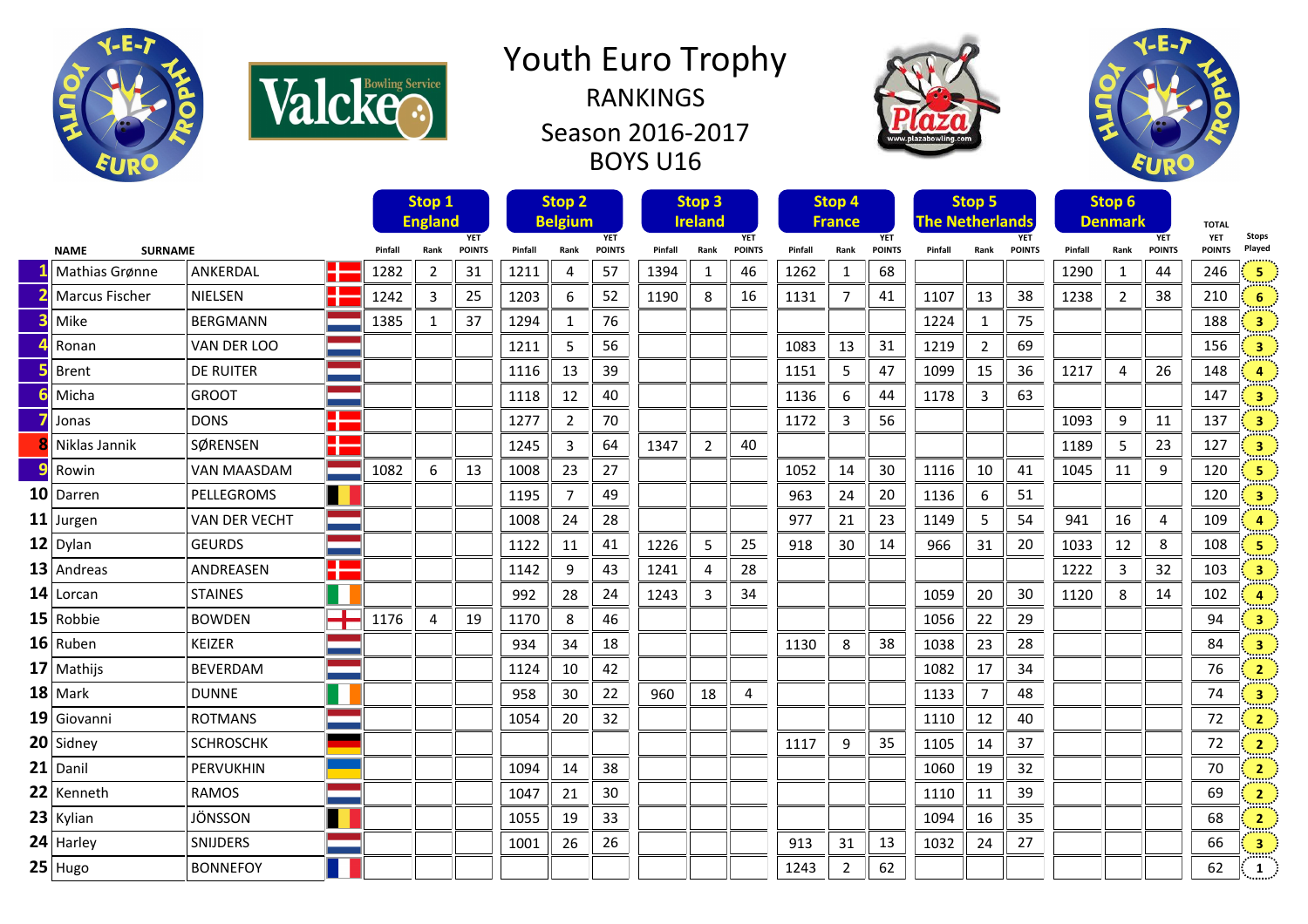| 26 Thorben     | <b>HINRICHS</b>    |                               |      |                |    |      |    |                |      |    |    |      |    |              | 1170 | 4  | 57             |  | 57 | $\mathbf{1}$                                                   |
|----------------|--------------------|-------------------------------|------|----------------|----|------|----|----------------|------|----|----|------|----|--------------|------|----|----------------|--|----|----------------------------------------------------------------|
| 27 Vincent     | VLUGGEN            |                               |      |                |    | 911  | 36 | 16             |      |    |    | 934  | 29 | 15           | 1000 | 26 | 25             |  | 56 | 3 <sup>1</sup>                                                 |
| 28 Christopher | THOMSON-NAIRNE     | <b>XI</b>                     | 1071 | $\overline{7}$ | 10 |      |    |                | 1142 | 11 | 10 |      |    |              | 1073 | 18 | 33             |  | 53 | $\left  \frac{3}{2} \right $                                   |
| 29 Jorrit      | <b>PIRONET</b>     |                               |      |                |    | 1047 | 22 | 31             |      |    |    |      |    |              | 976  | 30 | 21             |  | 52 | $\left  \frac{2}{2} \right $                                   |
| 30 Maxime      | <b>DUBOIS</b>      |                               |      |                |    |      |    |                |      |    |    | 1157 | 4  | 50           |      |    |                |  | 50 | $\mathbf{1}$                                                   |
| $31$ Jarno     | SOMERS             |                               |      |                |    | 986  | 29 | 23             |      |    |    | 910  | 33 | 11           | 913  | 37 | 14             |  | 48 | $\frac{3}{2}$                                                  |
| 32 Justin      | <b>ARETS</b>       |                               |      |                |    | 907  | 37 | 15             |      |    |    | 998  | 19 | 25           | 842  | 44 | $\overline{7}$ |  | 47 | $\frac{3}{\sin \pi}$                                           |
| 33 Johnny      | <b>FLEER</b>       |                               |      |                |    | 1064 | 18 | 35             |      |    |    | 912  | 32 | 12           |      |    |                |  | 47 | 2 <sup>3</sup>                                                 |
| 34 Clément     | <b>BERNARD</b>     |                               |      |                |    | 1080 | 15 | 37             |      |    |    | 901  | 35 | 9            |      |    |                |  | 46 | $\frac{2}{\sqrt{2}}$                                           |
| 35 Yannick     | DE GANS            |                               |      |                |    | 951  | 32 | 20             |      |    |    | 881  | 38 | 6            | 959  | 32 | 19             |  | 45 | $\frac{3}{\sinh^2}$                                            |
| $36$ Sean      | <b>FARREN</b>      |                               |      |                |    | 1066 | 16 | 36             | 1135 | 13 | 9  |      |    |              |      |    |                |  | 45 | $\mathbf{2}_{\mathbf{z}}$                                      |
| 37 Daniël      | <b>VAN LEEUWEN</b> |                               |      |                |    |      |    |                |      |    |    |      |    |              | 1129 | 8  | 45             |  | 45 | $\frac{1}{\sin \pi}$                                           |
| 38 Youri       | <b>DEKKER</b>      |                               |      |                |    | 1008 | 25 | 29             |      |    |    |      |    |              | 930  | 36 | 15             |  | 44 | $\overline{2}$                                                 |
| 39 Robin       | <b>KEIRENS</b>     |                               |      |                |    | 949  | 33 | 19             |      |    |    |      |    |              | 982  | 28 | 23             |  | 42 | $\overline{\mathbf{2}}$                                        |
| 40 Oliver      | SPINDLEY           | $\top$                        |      |                |    |      |    |                |      |    |    |      |    |              | 1120 | 9  | 42             |  | 42 | $\frac{1}{\text{max}}$                                         |
| 41 Maxence     | <b>BERNARD</b>     |                               |      |                |    | 888  | 40 | 12             |      |    |    | 1035 | 16 | 28           |      |    |                |  | 40 | $\frac{2}{\sinh^2}$                                            |
| 42 Sean        | O'CONNOR           |                               |      |                |    |      |    |                | 1075 | 14 | 8  |      |    |              | 1059 | 21 | 31             |  | 39 | $\left  \frac{2}{2} \right $                                   |
| 43 Yoshi       | MEYLEMANS          |                               |      |                |    | 1064 | 17 | 34             |      |    |    |      |    |              |      |    |                |  | 34 | $\frac{1}{2}$                                                  |
| 44 Matthew     | <b>MAGRO</b>       |                               |      |                |    |      |    |                |      |    |    | 1111 | 10 | 34           |      |    |                |  | 34 | $\frac{1}{1}$                                                  |
| $45$ Enzo      | <b>FRANCO</b>      |                               |      |                |    |      |    |                |      |    |    | 1095 | 11 | 33           |      |    |                |  | 33 | $\mathbf{1}$                                                   |
| 46 Louis       | SEGERS             |                               |      |                |    | 897  | 38 | 14             |      |    |    |      |    |              | 945  | 33 | 18             |  | 32 | $\overline{2}$                                                 |
| $47$ Enzo      | <b>BERGAMINO</b>   |                               |      |                |    |      |    |                |      |    |    | 1086 | 12 | 32           |      |    |                |  | 32 | $\frac{1}{2}$                                                  |
| $48$ Roy       | DE HAAN            |                               |      |                |    | 955  | 31 | 21             |      |    |    |      |    |              | 862  | 41 | 10             |  | 31 | $\overline{\mathbf{2}}$                                        |
| 49 Théo        | <b>OLRY</b>        |                               |      |                |    |      |    |                |      |    |    | 1036 | 15 | 29           |      |    |                |  | 29 | $\frac{1}{2}$                                                  |
| $50$ Liam      | <b>MERTES</b>      |                               |      |                |    | 855  | 44 | 8              |      |    |    | 832  | 41 | $\mathbf{3}$ | 938  | 35 | 16             |  | 27 | $\frac{3}{2}$                                                  |
| 51 Guillaume   | VILAYSACK          |                               |      |                |    |      |    |                |      |    |    | 1023 | 17 | 27           |      |    |                |  | 27 | $\frac{1}{2}$                                                  |
| 52 Thomas      | WALTZER            |                               |      |                |    |      |    |                |      |    |    | 1017 | 18 | 26           |      |    |                |  | 26 |                                                                |
| 53 Peter       | <b>MIDDAG</b>      |                               |      |                |    |      |    |                |      |    |    |      |    |              | 1011 | 25 | 26             |  | 26 | $\begin{pmatrix} 1 \ 1 \end{pmatrix}$                          |
| $54$ Kevin     | <b>TAELS</b>       |                               |      |                |    | 997  | 27 | 25             |      |    |    |      |    |              |      |    |                |  | 25 | $\left \frac{1}{\min\left(\cdot\right)}\right $                |
| $55$ Tanguy    | <b>DUPUY</b>       |                               |      |                |    |      |    |                |      |    |    | 987  | 20 | 24           |      |    |                |  | 24 | $\frac{1}{\sinh(\theta)}$                                      |
| $56$ Jeffrey   | KOOIJ              |                               |      |                |    |      |    |                |      |    |    |      |    |              | 988  | 27 | 24             |  | 24 | $\mathbf{1}$                                                   |
| 57 Jeannot     | MEESSEN            |                               |      |                |    | 845  | 45 | $\overline{7}$ |      |    |    | 841  | 40 | 4            | 911  | 39 | 12             |  | 23 | $\frac{3}{2}$                                                  |
| 58 Sebastian   | MARTINSSON         | <u>e Le</u><br><b>Barbara</b> |      |                |    |      |    |                | 1214 | 6  | 22 |      |    |              |      |    |                |  | 22 | $\left  \begin{array}{c} 1 \ \cdots \end{array} \right\rangle$ |
| 59 Corentin    | CROUZAT            | H                             |      |                |    |      |    |                |      |    |    | 969  | 22 | 22           |      |    |                |  | 22 | $\frac{1}{\sinh^2}$                                            |
| 60 Delano      | BEEKMAN            |                               |      |                |    |      |    |                |      |    |    |      |    |              | 977  | 29 | 22             |  | 22 | $\left( 1_{\cdot }\right)$                                     |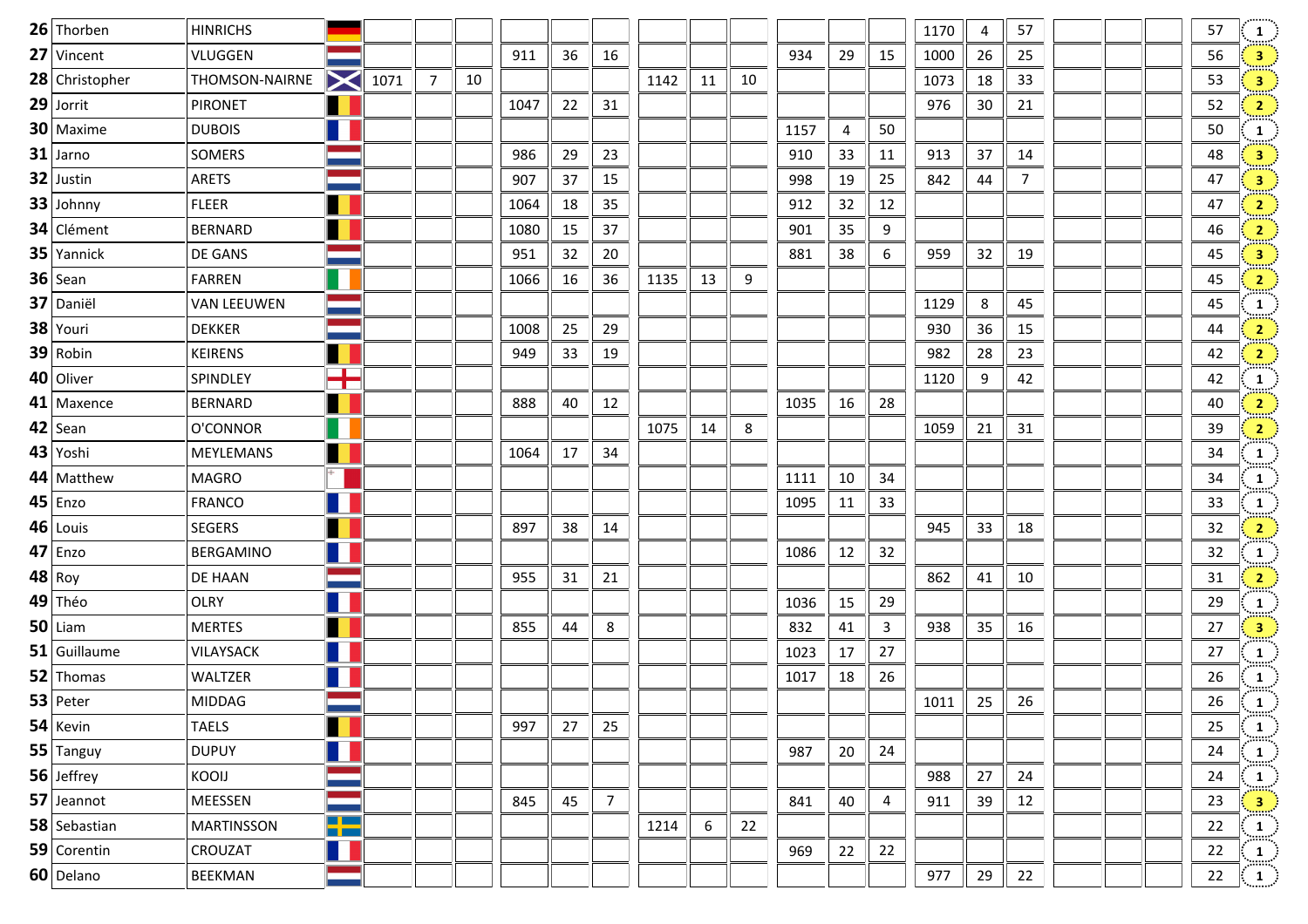| 61 Patrick       | <b>HU</b>             |                               |      |   |    |     |    |                |      |    |                | 966 | 23 | 21 |     |    |                |      |                |                | 21               |  |
|------------------|-----------------------|-------------------------------|------|---|----|-----|----|----------------|------|----|----------------|-----|----|----|-----|----|----------------|------|----------------|----------------|------------------|--|
| 62 Conor         | <b>FEATHERSTON</b>    |                               |      |   |    |     |    |                | 1050 | 15 | $\overline{7}$ |     |    |    | 912 | 38 | 13             |      |                |                | 20               |  |
| 63 Niklas Brade  | <b>HANSEN</b>         | H                             |      |   |    |     |    |                |      |    |                |     |    |    |     |    |                | 1178 | 6              | 20             | 20               |  |
| $64$ Jack        | <b>BRUTON</b>         | $\blacksquare$                |      |   |    | 889 | 39 | 13             | 1045 | 16 | 6              |     |    |    |     |    |                |      |                |                | 19               |  |
| 65 Callum        | MC KENZIE             | $\bm{\times}$                 |      |   |    |     |    |                | 1198 | 7  | 19             |     |    |    |     |    |                |      |                |                | 19               |  |
| 66 Mathéo        | <b>ONTENIENTE</b>     | $\blacksquare$                |      |   |    |     |    |                |      |    |                | 960 | 25 | 19 |     |    |                |      |                |                | 19               |  |
| 67 Maxime        | <b>EGELS</b>          | $\blacksquare$                |      |   |    |     |    |                |      |    |                | 949 | 26 | 18 |     |    |                |      |                |                | 18               |  |
| 68 Pierre-Louis  | GONZE                 |                               |      |   |    | 933 | 35 | 17             |      |    |                |     |    |    |     |    |                |      |                |                | 17               |  |
| 69 Daniel        | WALL                  | $\blacksquare$<br><u>a ta</u> |      |   |    |     |    |                | 809  | 21 | $\mathbf{1}$   | 890 | 36 | 8  | 844 | 43 | 8              |      |                |                | 17               |  |
| $70$ Axel        | <b>MORTREUX</b>       | ш                             |      |   |    |     |    |                |      |    |                | 942 | 27 | 17 |     |    |                |      |                |                | 17               |  |
| 71 Domminick     | VAN DER BLOM          |                               |      |   |    |     |    |                |      |    |                |     |    |    | 939 | 34 | 17             |      |                |                | 17               |  |
| 72 Mathias       | <b>VOETMANN</b>       | H                             |      |   |    |     |    |                |      |    |                |     |    |    |     |    |                | 1139 | $\overline{7}$ | 17             | 17               |  |
| $73$ Alex        | McCARTHY              | ┽                             | 1149 | 5 | 16 |     |    |                |      |    |                |     |    |    |     |    |                |      |                |                | 16               |  |
| $74$ Jeremy      | STROZYNA              | T                             |      |   |    |     |    |                |      |    |                | 938 | 28 | 16 |     |    |                |      |                |                | 16               |  |
| $75$ Elis        | <b>JACOBSSON</b>      | <u>o es</u><br>a m            |      |   |    |     |    |                | 1188 | 9  | 13             |     |    |    |     |    |                |      |                |                | 13               |  |
| 76 Samuel        | SVENSSON              | $\blacksquare$<br><u>a pa</u> |      |   |    |     |    |                | 1143 | 10 | 12             |     |    |    |     |    |                |      |                |                | 12               |  |
| 77 Kieran        | <b>GIBSON</b>         | XK                            |      |   |    | 885 | 41 | 11             |      |    |                |     |    |    |     |    |                |      |                |                | 11               |  |
| $78$ Tibo        | DE SMET               | Ш                             |      |   |    | 705 | 50 | $\overline{2}$ |      |    |                |     |    |    | 854 | 42 | 9              |      |                |                | 11               |  |
| 79 Daniel        | ADDISON               | $\bm{\times}$                 |      |   |    |     |    |                | 1142 | 12 | 11             |     |    |    |     |    |                |      |                |                | 11               |  |
| 80 Travis        | KORSMAN               |                               |      |   |    |     |    |                |      |    |                |     |    |    | 863 | 40 | 11             |      |                |                | 11               |  |
| $81$ Pip         | <b>MICHIELSEN</b>     | H                             |      |   |    | 882 | 42 | 10             |      |    |                |     |    |    |     |    |                |      |                |                | 10               |  |
| 82 Jade-matéo    | CAPLAIN               | 11                            |      |   |    |     |    |                |      |    |                | 904 | 34 | 10 |     |    |                |      |                |                | 10               |  |
| 83 Ruben         | <b>VAN DIJKHUIZEN</b> |                               |      |   |    |     |    |                |      |    |                |     |    |    | 743 | 48 | 3              | 988  | 13             | 7 <sup>7</sup> | 10               |  |
| 84 Marcus        | <b>CHRISTENSEN</b>    | H                             |      |   |    |     |    |                |      |    |                |     |    |    |     |    |                | 1060 | 10             | 10             | 10               |  |
| $85$ Luca        | <b>WILS</b>           |                               |      |   |    | 860 | 43 | 9              |      |    |                |     |    |    |     |    |                |      |                |                | 9                |  |
| 86 Wesley        | ASSUNCAO CLABOST      |                               |      |   |    | 761 | 48 | 4              |      |    |                |     |    |    | 745 | 47 | 4              |      |                |                | 8                |  |
| 87 Reynaldo      | ROWLEY                | T                             | 1052 | 8 | 7  |     |    |                |      |    |                |     |    |    |     |    |                |      |                |                | $\overline{7}$   |  |
| 88 Alex          | <b>FAURE</b>          |                               |      |   |    |     |    |                |      |    |                | 884 | 37 | 7  |     |    |                |      |                |                | $7^{\circ}$      |  |
| $89$ Loic        | SWYSEN                |                               |      |   |    | 838 | 46 | 6              |      |    |                |     |    |    |     |    |                |      |                |                | 6                |  |
| $90$ Sven        | <b>VAN DIJK</b>       |                               |      |   |    |     |    |                |      |    |                |     |    |    | 799 | 45 | 6              |      |                |                | 6                |  |
| 91 Nikolaj Grann | MADSEN                | H                             |      |   |    |     |    |                |      |    |                |     |    |    |     |    |                | 961  | 14             | 6              | $\boldsymbol{6}$ |  |
| 92 Axel          | VEKEMANS              | П                             |      |   |    | 767 | 47 | 5              |      |    |                |     |    |    |     |    |                |      |                |                | 5                |  |
| $93$ Fabian      | PERSSON               | <u> په په</u>                 |      |   |    |     |    |                | 1002 | 17 | 5              |     |    |    |     |    |                |      |                |                | 5                |  |
| 94 Florent       | <b>CHIROSSEL</b>      | Ш                             |      |   |    |     |    |                |      |    |                | 858 | 39 | 5  |     |    |                |      |                |                | 5                |  |
| $95$ Ramon       | VERWEIJ               |                               |      |   |    |     |    |                |      |    |                |     |    |    | 784 | 46 | 5 <sub>1</sub> |      |                |                | 5 <sub>1</sub>   |  |